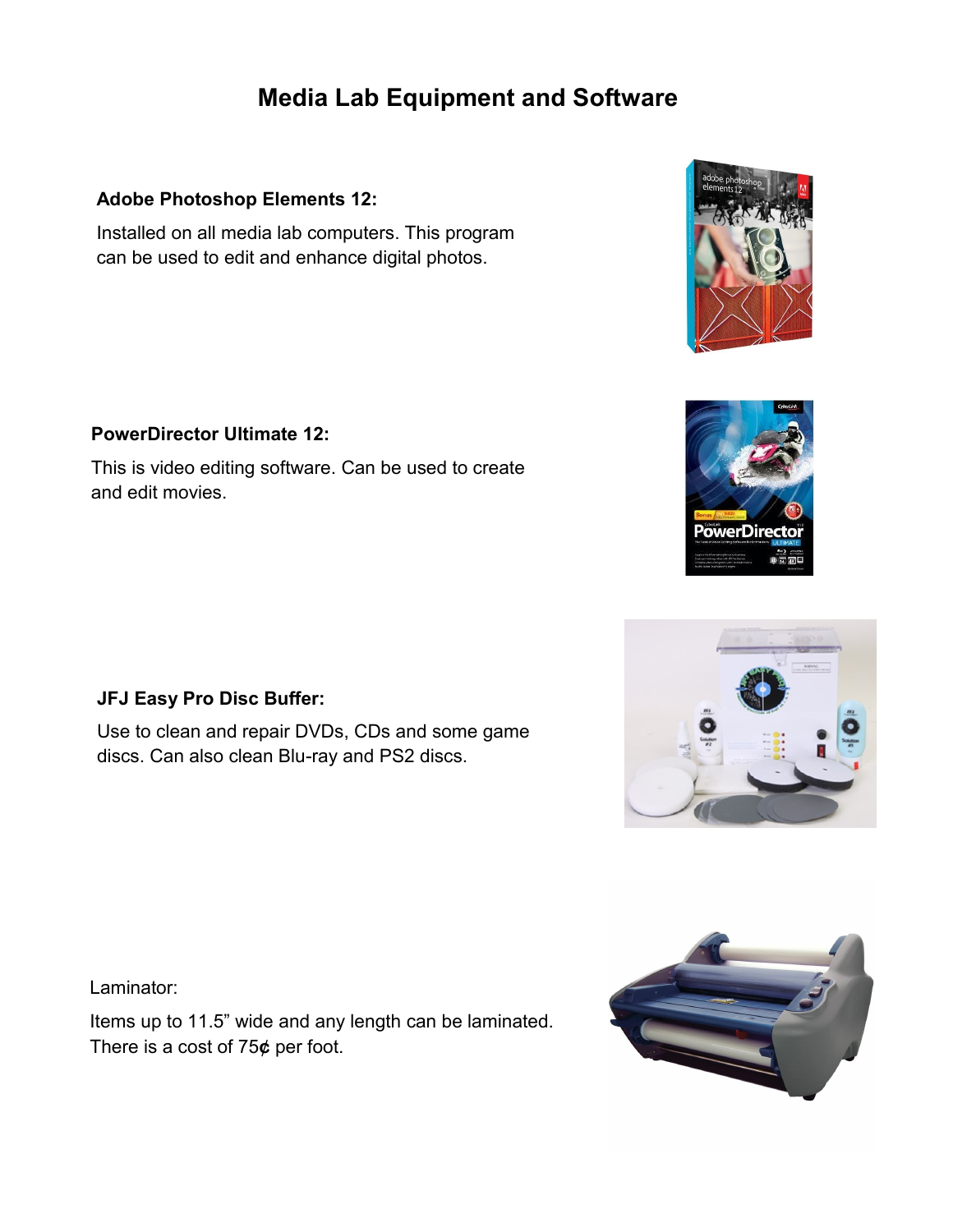## **Epson Perfection V600 scanner:**

Can scan photos, slides and negatives and turn them into digital images. You can also scan a typed document and convert it into an editable document file.

### **2 VHS/DVD Recorders:**

Can convert VHS and VHS-C tapes to DVD. You can also connect a camcorder and record straight to DVD.

### **Diamond VC500 Video Capture Device:**

This device is connected to a media lab computer. You can connect video cameras to this device and it will upload the file so you can burn it to a DVD.

#### **TEAC CD Recorder**

TEAC's is a full audio and dubbing system with turntable, CD recorder, cassette player, and computer interface. Drop your record on the three-speed turntable, place a blank audio CD-R or CD-RW in the CD drive and hit record. Transferring your music collection into a digital, portable format couldn't be simpler.

#### **Cricut Explore Air**

Cricut is an electronic die cutter used by paper crafters, cardmakers and scrapbookers. To use this machine you will create a free account on Cricut.com to design your item. Then use the machine to cut your paper.









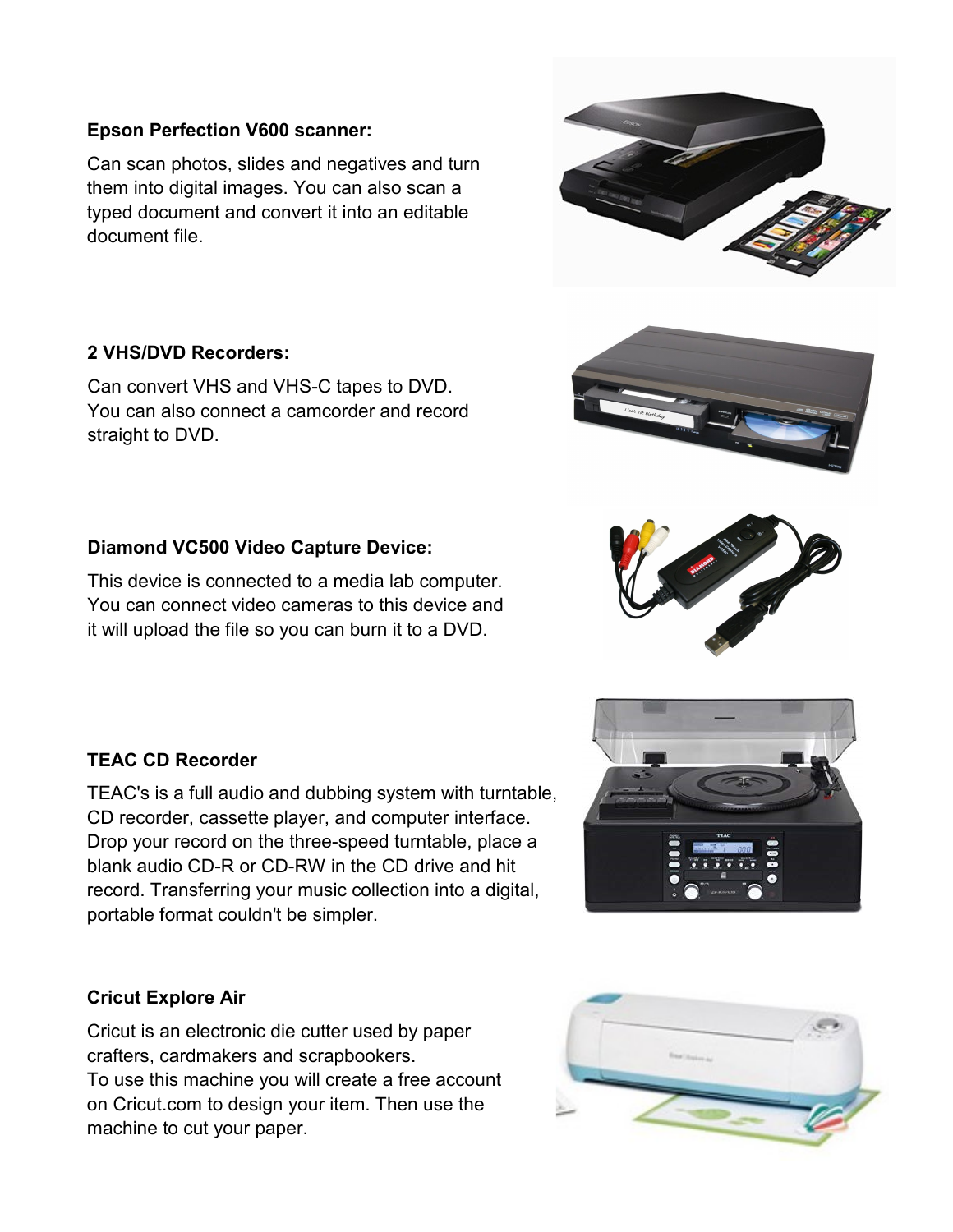# **2 Webcams:**

Connected to the media lab computers. Webcams can be used to Skype, create podcasts or videos.



# **Wacom Intuos Pen and Touch Graphic Tablet**

Replaces your mouse and turns your computer into a digital drawing canvas. Use the pen or your fingers to navigate, scroll, and zoom your artwork.

\*\*Available to check out for internal library use only.



#### **Yeti USB Microphone:**

Connected to a media lab computer. It can be used for voiceovers when editing movies or for better sound with the webcam.



#### **Flip-Pal Mobile Scanner**

The Flip-Pal is a small, battery powered, color flatbed scanner. The flip-and-scan technology lets you scan items in place, no need to remove items from albums.

\*\*Available to check out for external library use only.

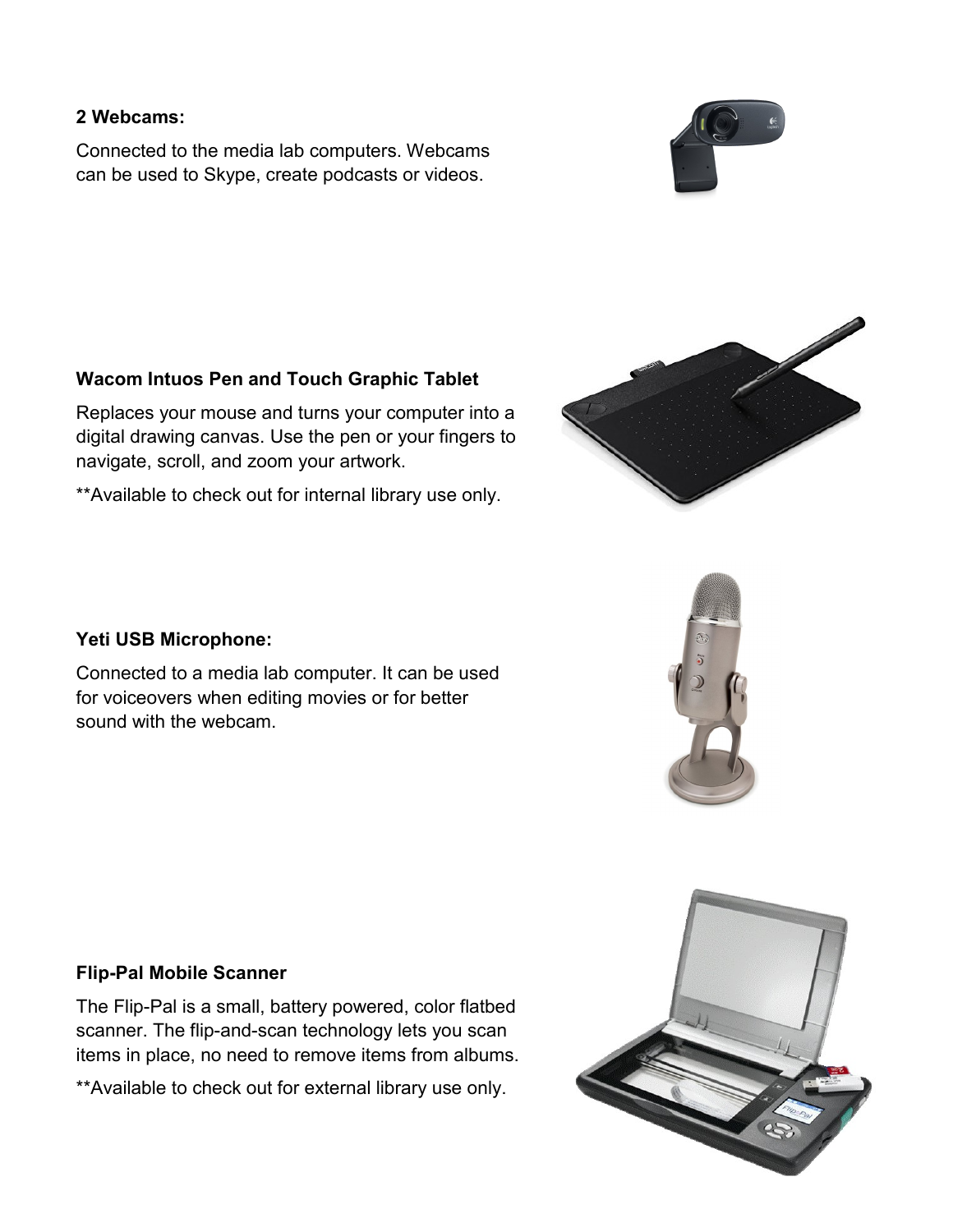# **GoPro Hero**

This is an action camera that takes video and still shots. It comes with accessories so you can strap it on you head, chest, wrist or bike handle.

\*\*Available to check out for external library use only.

# **Canon PowerShot SX170:**

Digital camera with 8gb SD card.

\*\*Available to check out for internal library use only.





# **GorillaPod Video Tripod:**

Can be used with a digital or video camera. Has flexible, wrappable legs and powerful magnetic feet.

\*\*Available to check out for internal library use only



# **Sunpak PlatinumPlus 7500TM Tripod/Monopod:**

Can be used with digital or video cameras up to 6 lbs. Has locking legs, pan and tilt locking handle, bubble level and 3-way panhead. It can be used in Tripod or Monopod mode.

\*\*Available to check out for internal library use only